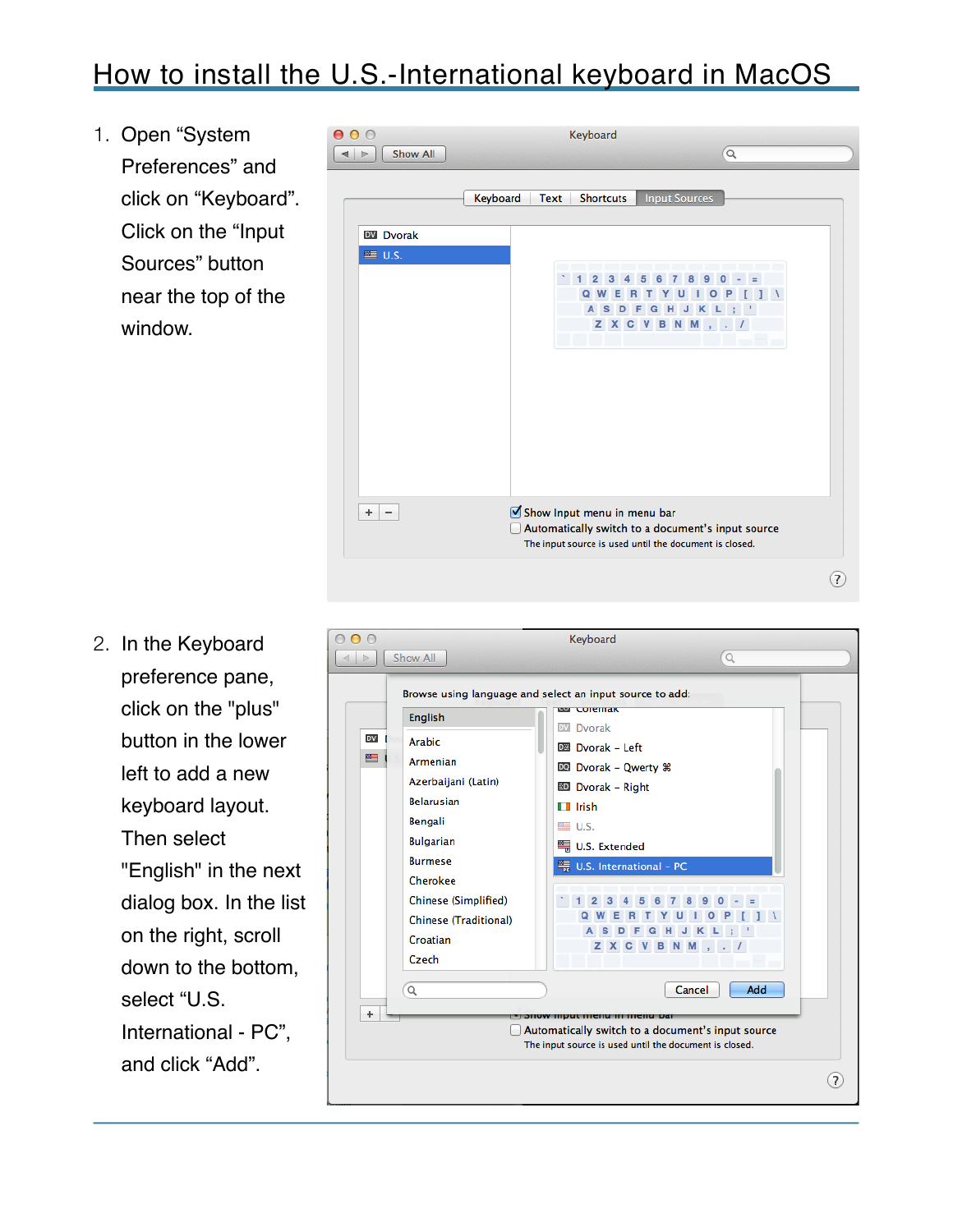## How to install the U.S.-International keyboard in MacOS

3. After you add the keyboard, enable the pull-down menu on the Mac menu bar, which will allow you to quickly switch back-and-forth between keyboard layouts. Click the "Show Input menu in menu bar" button in the lower portion of the preferences pane. You will then be able to switch between keyboards as evidenced below.